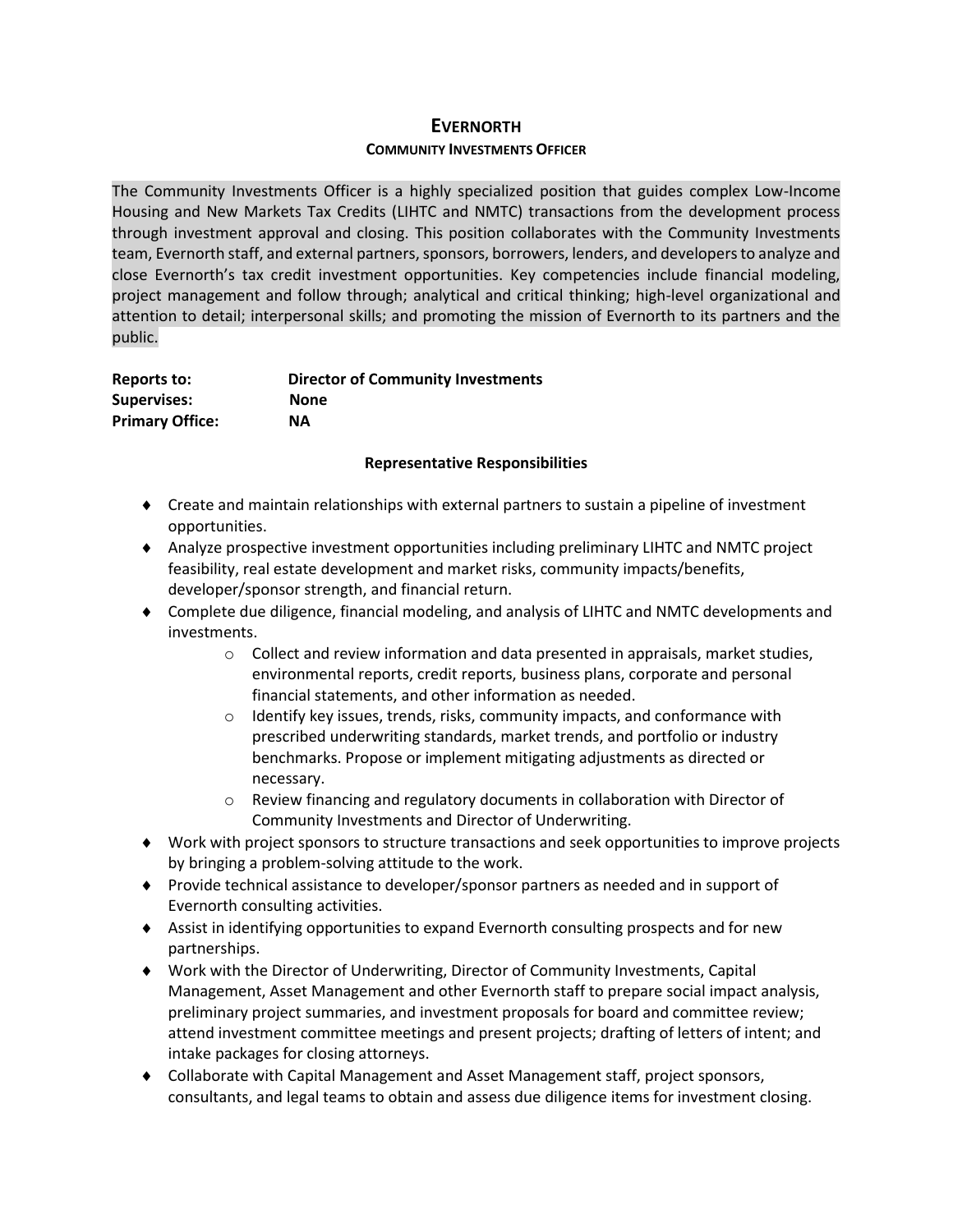- Post investment closing, review borrower requisitions and/or capital calls, and project outcomes/impact data, and assist with NMTC applications and project unwinds as needed.
- Work with Asset and Capital Management to maintain and update a database of investments.
- Assist with matrixes, proformas, spreadsheets, and reports as needed for underwriting, Capital and Asset Management, and investor needs.
- Provide technical expertise to support, maintain, and update syndication proforma templates as needed.
- The position requires travel within New England and to national events. It may be necessary to attend events outside of traditional office hours.
- Be aware of trends in the market and propose strategies to overcome challenges.
- Uphold corporate principles of respect, service, value, and partnership.
- Perform other tasks as reasonably requested by Senior staff.

# **Work Environment**

This position involves interaction with staff throughout the organization as we as external parties. It requires prolonged use of computer technology within an office setting. Travel within New England and to other locations nationally for conferences and other purposes may be necessary from time to time, and it may be necessary to attend meetings outside of traditional office hours.

### **Education, Experience, & Competencies**

### *EDUCATION, LICENSES AND/OR CERTIFICATIONS REQUIREMENTS:*

- ◆ Bachelor's Degree required.
- Coursework or training in finance/banking, community development, business, real estate, or a related discipline strongly desired.
- Formal credit, underwriting, or financial analysis training is a plus.
- Valid Driver's License required.

# *JOB KNOWLEDGE AND EXPERIENCE:*

- Minimum of 3 years recent syndication, underwriting, financial, or credit analysis experience, preferably in underwriting multifamily and/or commercial real estate, or operating/business loans for established banking institutions, community lending institutions, or private investment entities.
- Fundamental understanding of financial analysis including experience with balance sheet, income, and cash flow statements.
- Advanced skills using Excel for financial modeling, and experience with the maintenance and creation of complex Excel workbooks.
- Experience writing or assisting in the preparation of credit write ups/investment proposals of real estate or business transactions is preferred.
- Knowledge of LIHTC or NMTC or other federal financing programs is preferred.
- Familiarity with legal documents supporting real estate transactions or loans is preferred.

# *JOB ESSENTIAL SKILLS:*

- ◆ Proficiency in Microsoft Office Excel, Word and Outlook, with high proficiency in Excel through either job experience or training.
- Exemplary reading and writing skills.